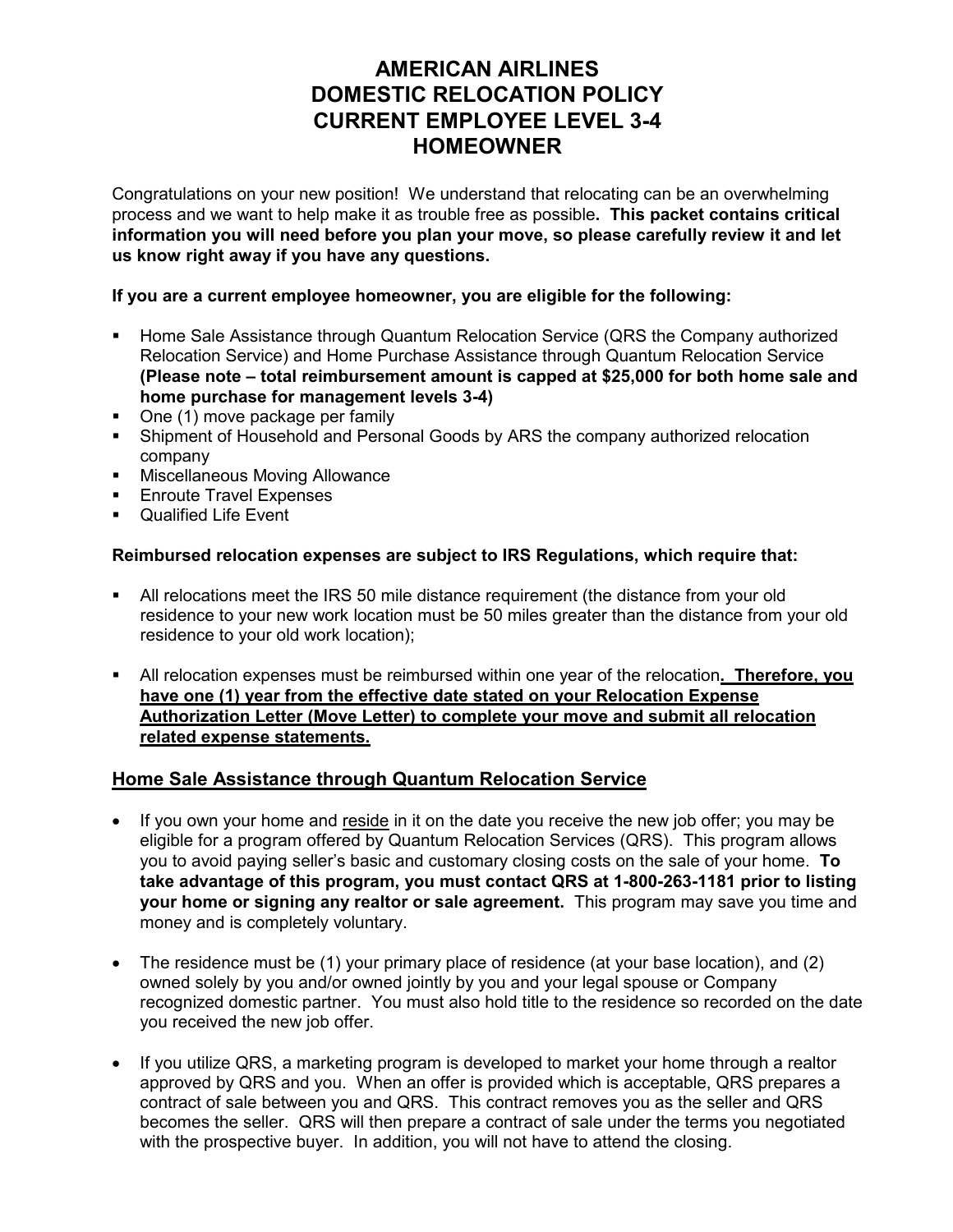- x A primary residence is defined as a single family detached dwelling, a townhouse, a garden home, a zero lot line residence, a condominium and/or a cooperative apartment that you must be able to obtain an unconditional waiver for the first right of refusal. If you own a single and/or a multi-family dwelling that is investment property and/or income producing property, a vacation home, a mini-farm or ranch, a houseboat, a motor home, or homes that are commercial or zoned commercial these types of homes are not considered to be primary.
- Seller's covered closing costs for the sale of your primary residence are: broker's commissions at the local customary rate and when customarily paid by the seller, transfer taxes, settlement or closing fees, closing attorney fees up to 1% of the sales price, title insurance/policy when customarily paid by the seller, tax certificates, recording fees, courier fees, abstract fees, revenue stamps.
- Non-covered home sale expenses are any items that you may have negotiated by contract and/or such items as: homeowner warranties, homeowner association fees, country club or golf memberships, general home inspections, structural inspections, electrical inspections, plumbing and mechanical inspections, walk-thru repairs or decorating allowances, any closing costs for the buyer such as mortgage loan discount points or FHA/VA funding fees, and rent for the buyer or seller.
- If you do not use QRS's program, you must submit an expense report for reimbursement of your closing costs and provide proof of payment, a copy of your signed closing statement and a copy of the warranty deed showing ownership. These documents must be provided along with your expense statement and a copy of your signed Move Letter in order to receive reimbursement. *All applicable withholding taxes will be withheld from this payment, and please allow 5 days to process payments.*

**Note: Closing costs that are out of line with current terms in your community will not be accepted and, if excessive expenses are incurred, the amount exceeding normal practice will not be covered.**

## **Home Purchase Assistance through Quantum Relocation Service**

- QRS's Home Purchase Assistance program will help you select a qualified realtor in your new area and provide information on any communities you may be considering. QRS will also audit the closing costs on your home purchase to ensure you are charged reasonable and customary charges for the area.
- Reimbursable closing costs on the purchase of a primary place of residence at your new location will be reimbursed if (1) your prior residence has been sold, (2) you were eligible for home sale expense reimbursement and (3) your new primary residence is being purchased at your new location solely by you or jointly by you and your legal spouse or Company recognized domestic partner.
- A primary residence is defined as a single family detached dwelling, a townhouse, a garden home, a zero lot line residence, a condominium and/or a cooperative apartment that you must be able to obtain an unconditional waiver for the first right of refusal. If you own a single and/or a multi-family dwelling that is investment property and/or income producing property, a vacation home, a mini-farm or ranch, a houseboat, a motor home, commercial property or homes on commercial zoned property these types of homes are not considered to be primary residences. The Company will not reimburse closing costs on the purchase of homes not considered to be a primary residence.
	- Basic and customary closing costs on the purchase of your new home will be reimbursed as long as you meet the criteria. Eligible closing costs will reimbursed for single mortgages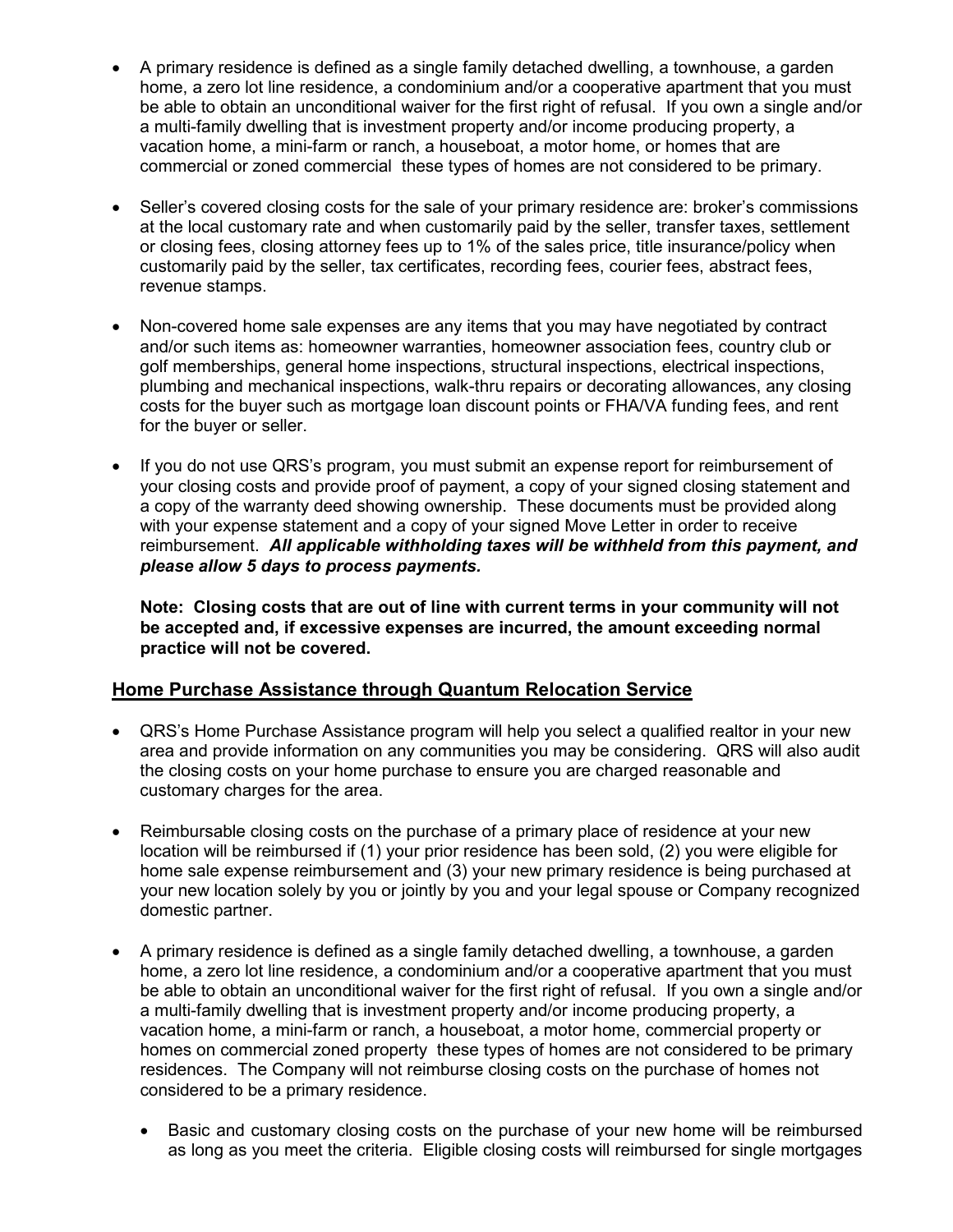only. Any closing costs paid for a second or third mortgage will not be reimbursed. Buyer's reimbursable closing costs on the purchase of a new home are: loan origination fee up to 1% of the mortgage amount **(LOAN ORIGINATION FEE WILL BE ADDED TO THE EMPLOYEES TAXABLE INCOME AND THE EMPLOYEE WILL BE LIABLE TO PAY TAXES ON THIS AMOUNT)** , 1 (one) loan discount point **(THE DISCOUNT POINT WILL BE ADDED TO THE EMPLOYEES TAXABLE INCOME AND THE EMPLOYEE WILL BE LIABLE TO PAY TAXES ON THIS AMOUNT)** , appraisal fee, application fees, credit report, lender's (appraisal) inspection fee, underwriting fee, processing fee, tax service fees, settlement or closing fee, abstract fee, document prep fees, notary fees, courier fees, recording fees, city/county/state tax stamps, closing attorney's fees up to 1% of the mortgage amount, title insurance/policy when customarily paid by the buyer, assignment/loan assumption fees if customarily paid by the buyer, termite inspection fee if required by lender, property survey fees.

Non-reimbursable home purchase expenses are any items that you may have negotiated by contract and/or items such as: multiple mortgages, homeowner warranty, homeowner association fees, country club and/or golf memberships, private attorney hired for reviewing contracts and/or closing papers except where customary, general home inspections, structural inspections, electrical, mechanical and plumbing inspections, FHA or VA funding fees, private and FHA mortgage insurance fees, loan placement fees, prepaid real estate taxes and insurance costs, payment of any costs normally paid for by the seller (including brokerage commission and, in many communities, title insurance), mortgage finder's/broker fees, property taxes, homeowner's insurance and any payments into an escrow account.

Real estate conditions practices and terms vary with geographic area. It is your responsibility to "shop around" and negotiate for the best terms available concerning mortgage conditions, attorney's fees and closing costs. Closing costs, for example, that are out of line with current terms in that community will not be accepted and if excessive expenses are incurred, the amount exceeding normal practice will not be reimbursed.

## **Shipment of Household and Personal Goods by QRS**

- The Relocation Department will authorize a representative from ARS to contact you regarding the shipment of your household and personal goods. The representative will make arrangements for the survey, the packing, loading and shipping of your goods.
- You are not authorized to move from more than one location or move from a location other than your current work location.
- All packing, unpacking, loading, unloading, and deliveries will be arranged Monday-Friday to eliminate overtime expenses
- Your shipment will be covered with replacement value all-risk transit insurance at \$3.50 per pound, up to a maximum of \$75,000. If your shipment requires additional insurance coverage or should you request additional insurance coverage, you will be responsible for the cost of any additional insurance coverage.
- ARS is not authorized to ship jewelry, cash, sterling silver, family heirlooms, securities, personal documents, deeds, valuable collections (i.e. stamps, baseball cards, coins, art, etc.), hazardous materials, chemicals, guns, ammunition, frozen/perishable foods, plants or animals. Neither the Company nor ARS will be responsible for loss or damage to unauthorized items shipped or for any damage caused by unauthorized items shipped.
- x You will be provided with sixty (60) days of storage at your new location**. However, IRS regulations only allow for 30 days to storage to be considered non taxable and non**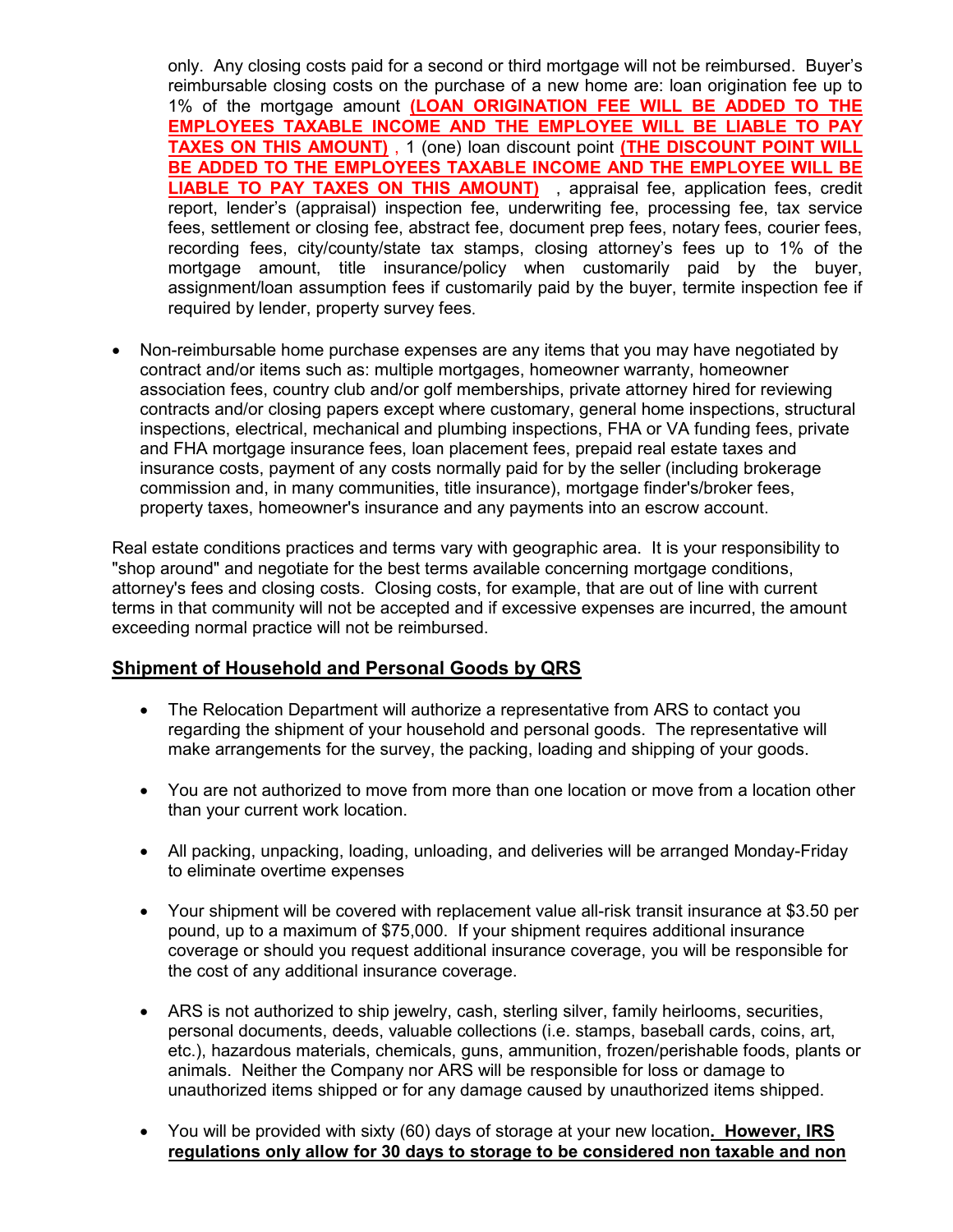**reportable to the employee. Storage days that exceed 30 days will become reportable income to the employee and subject to withholding taxes. AA will pay for all 60 days storage; the only change will be that 30 days will be reportable.** ARS must make the arrangements for your storage. Your household and personal goods will be moved in and out of storage one time only. If your storage exceeds the authorized sixty (60) days, you will be responsible for any additional cost for your extended storage. If your storage is going to exceed the authorized sixty (60) days, it is your responsibility to inquire about current storage rates. Should you need access to your household goods while they are in storage, you will be responsible for any fees charged by the storage Company for accessing your goods.

- You are authorized to ship up to 2 cars if ARS is shipping ship your household and personal goods and the distance to your new work location is greater than 350 miles. ARS must make all arrangements for the shipping of your cars (see en route expenses). The cars being shipped must be licensed, registered, and roadworthy. If the distance to your new work location is 350 miles or less, you must drive your cars. You will be responsible for any additional cost for special requests on the shipment of your cars. The Company will not be responsible for rental car expenses incurred while your cars are being shipped.
- ARS will provide third party appliance servicing for major appliances such as washers, dryers, refrigerators, stoves, dishwashers, icemakers, freezers, and water purifiers. Third party servicing includes disconnecting and reconnecting your major appliances. Appliances not disconnected at your old location will not be reconnected at your new location. It will be your responsibility to ensure all items such as computer equipment, VCR's, CD players, DVD players, receivers, speakers, surround-sound systems, and satellite dishes have been disassembled and made ready for shipment. You will be responsible for any additional cost incurred for special requests for packing or servicing of appliances.
- Hobby items, shop tools, and toolboxes all within reasonable limits may be included in your shipment. Some items may be considered bulky and may require additional labor and/or shipping charges. You will be responsible for those charges.
- Children's playground equipment such as forts, playhouses, teeter-totters, swing-sets, trampolines, jungle gyms, basketball goals, etc., that have been disassembled may be included in your shipment. It will be your responsibility to ensure all playground equipment has been properly disassembled and made ready for shipment. Some disassembled playground equipment may be considered bulky and may require additional labor and/or shipping charges. You will be responsible for those charges.
- Items such as boats/trailer, utility trailers/wagons, canoes, motor homes, travel trailers, utility sheds, engines, auto parts/pieces, hobby car(s), antique car(s), jet skis, wave runners, taxidermy items, riding mowers, motorcycles, tractors, heavy exercise equipment (stepmasters, treadmills, weight-lifting, exercise bikes, etc), spas, hot tubs, farm equipment, dog houses/runs, and golf carts are authorized for shipping; However, any cost associated with shipping these items will be your responsibility.
- If you have household pets and/or farmyard animals, they are not considered to be part of your household and/or family and cannot be shipped by QRS. The cost of obtaining health certificates, boarding fees, vaccinations, kennels, or the actual transportation of the animal will be your responsibility.

# **Self-move**

If you elect to relocate your household and personal goods without the assistance of ARS, you **Self-move**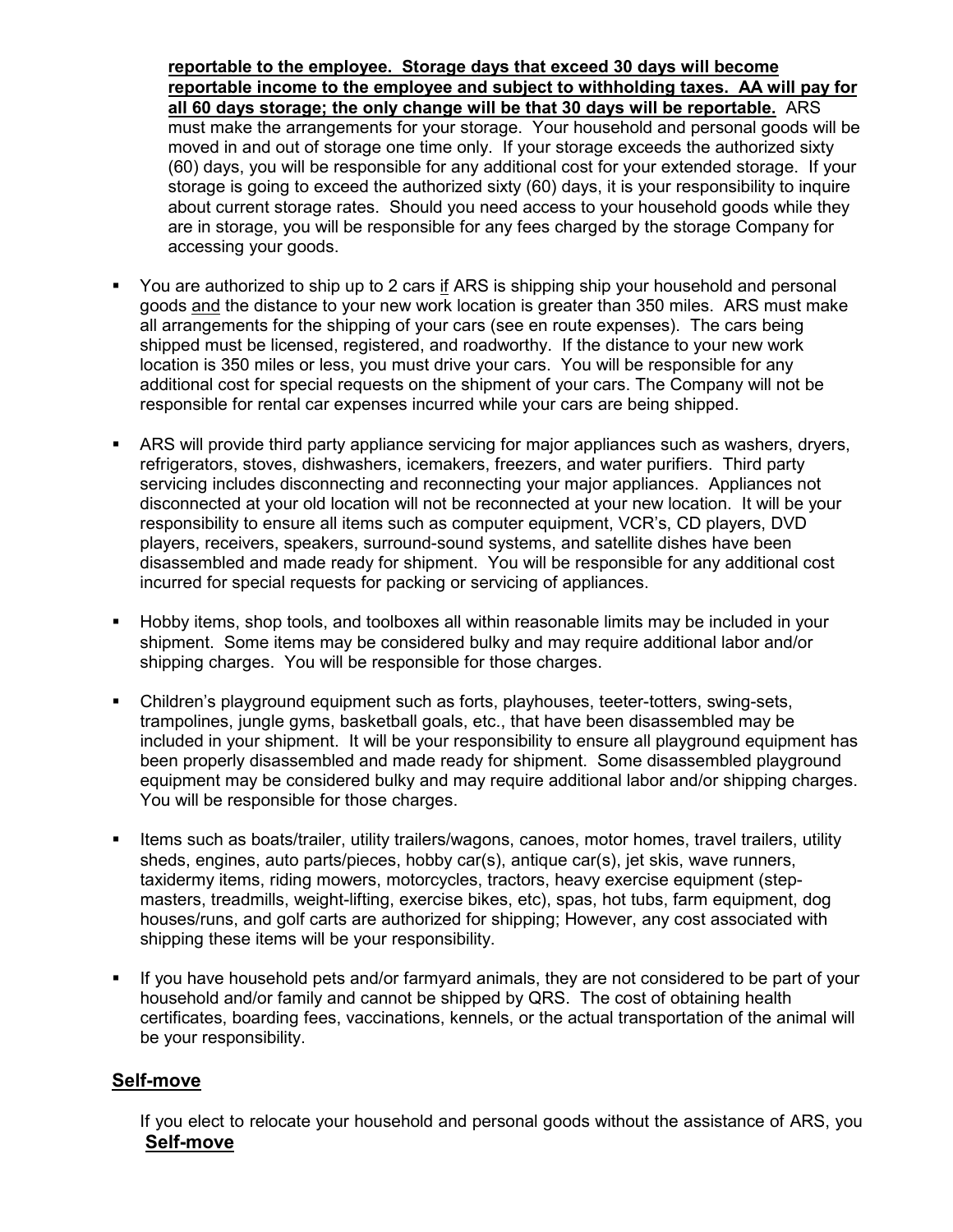If you elect to relocate your household and personal goods without the assistance of company authorized relocation company, you will be responsible for making your own arrangements.

To receive reimbursement for your self-move, you must obtain a "Self Move Estimate" from AA's authorized relocation company (Atlantic Relocation Services 800-241-1140 x179). Please be advised that you will only receive 50% of the final estimate that has the company discount taken from it (69.25 %). If you receive an estimate where a discount has not been taken (approx 69.25%), the estimate will be null and void. You will be required to request another estimate from the van line company with the appropriate discount applied. Please see below for an example of what a valid estimate looks like: In this example, the employee would receive 50% of the discount applied est. 949.01 which would be 474.50.

| ESTIMATE SUMMARY             |             |   |
|------------------------------|-------------|---|
|                              |             | a |
| <b>COST OF PACKING</b>       | 840.00      | h |
| COST OF UNPACKING            |             | C |
| COST OF TRANS & ACCESSORIALS | 2,246.20    | d |
| SUBTOTAL LINES A-D           | 3,086.20    | е |
| 69.25% B.I. DISCOUNT         | (2, 137.19) |   |
| SUBTOTAL E & F               | 949 01      | g |
| <b>VALUATION CHARGES</b>     |             | h |
| SIT & 3RD PARTY CHARGES      |             |   |
| TOTAL LINES G-I              | 949.01      |   |

**NON-BINDING ESTIMATE:** NON-BINDING CHARGES: **949.01** 

Once you receive the estimate, you must submit the estimate along with your actual receipts **American Airlines c/o Relocation Expenses 1821 W. Rio Salado Parkway Tempe, AZ 85281 or MD PHX-RWE-PAY**. The estimate is given to you to cover any and all expenses (i.e., truck rental, insurance, mileage charges for rental truck, fuel purchases for rental truck, packing materials, storage, towing and/or shipping of cars, appliance servicing, etc.) incurred by the self-move. Your receipts must validate the total weight that the estimate was based on. Self Move Estimates will not be reimbursed with out valid receipts. **Estimates from any other company than company authorized relocation company will not be accepted.** 

**Release and Indemnity Waiver** - Complete this form only if you elect the self-move option. The form has been included in your package and must be signed, notarized and submitted with your expense statement when seeking reimbursement for your selfmove.

#### **Miscellaneous Moving Allowance**

- The amount of your Miscellaneous Moving Allowance is stated in your Move Letter and is provided to help cover incidental relocation expenses not covered by the policy.
- x To receive your Miscellaneous Moving Allowance, you must complete an Employee Relocation Expense Statement (expense statements have been included in your Relocation Package). Complete the expense statement and claim the total amount authorized on your Move Letter. You do not need to itemize or provide receipts for your miscellaneous expenses*.* Submit the signed Relocation Expense Statement along with a copy of your Move Letter to **American Airlines c/o Relocation Expenses 1821 W. Rio Salado Parkway Tempe, AZ 85281 or MD PHX-RWE-PAY**. **Applicable taxes will be withheld from this payment**.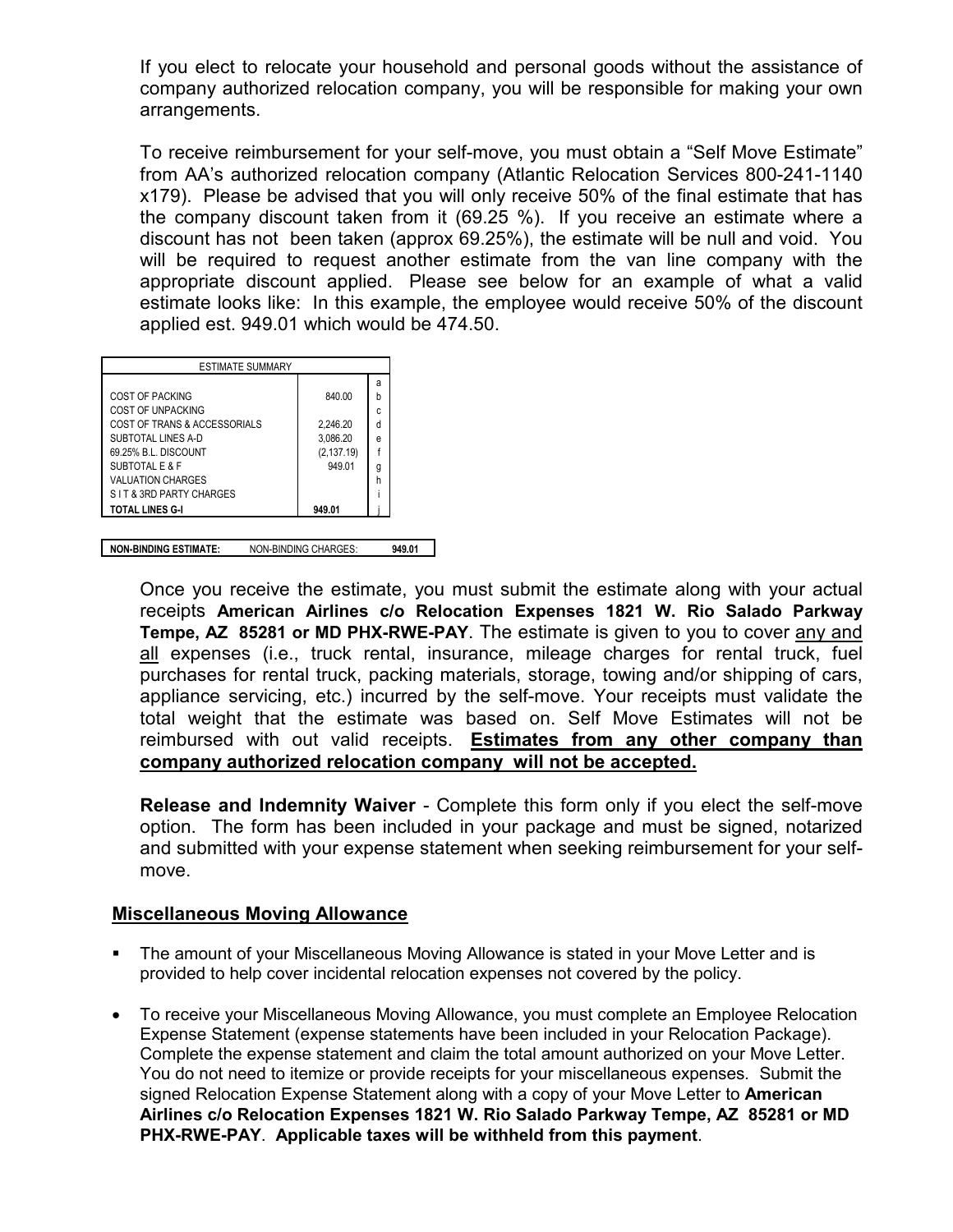# **Enroute Travel Expenses**

Your en route expenses begin when you leave your old location and cease when you arrive at your new location.

- **Enroute mileage** is reimbursable at \$.245 per mile for cars you have driven on a direct route to your new location. **Specific dates of travel and fuel receipts must be submitted to validate miles driven.**
- If you have used ARS to ship your household and personal goods and the distance to your new location is greater than 350 miles you may (1) ship both of your cars, (2) drive one car and ship the second one, or (3) drive both cars. All shipping arrangements must be made by ARS.
- If the distance to your new location is 350 miles or less, you must drive your cars.
- If you elect the self-move option, you must drive your cars regardless of the distance to your new location.
- If your family owns more than two (2) cars, any cost associated with shipping or en route expenses for any additional cars will be your responsibility.
- **Reimbursement of fares** for air, rail, or bus for locations not serviced by American Airlines/American Eagle require prior approval.
- **Hotel and meal** expenses for you and your family. Hotel expenses are at actual and reasonable cost. When driving to your new location, you must drive at least 350 miles per day to qualify for overnight hotel expenses. Original itemized receipts are required for reimbursement of hotel and meal expenses. Credit card slips are not an acceptable form of receipt. Hotels reservations that are made through the internet require internet receipt showing payment and hotel receipt showing arrival and departure dates. **Due to IRS regulations, hotel and meal expenses will be reimbursed for one en-route trip only. However, you and your family members do not have to travel together.**
- **Tips** at actual and reasonable cost.
- **Taxi fare** for transportation from your old home to the airport and from the airport to your new home. Reimbursement is at actual cost. Original receipts are required.
- **Tolls** at actual cost. Original receipts required.
- **Parking fees**, when necessary, at actual cost. Original receipts required.
- To receive reimbursement for en route expenses, you must complete an Employee Relocation Expense Statement. Submit the signed Relocation Expense Statement, applicable receipts, and a copy of your Move Letter to **American Airlines c/o Relocation Expenses 1821 W. Rio Salado Parkway Tempe, AZ 85281 or MD PHX-RWE-PAY**. **Applicable taxes will be withheld from this payment**.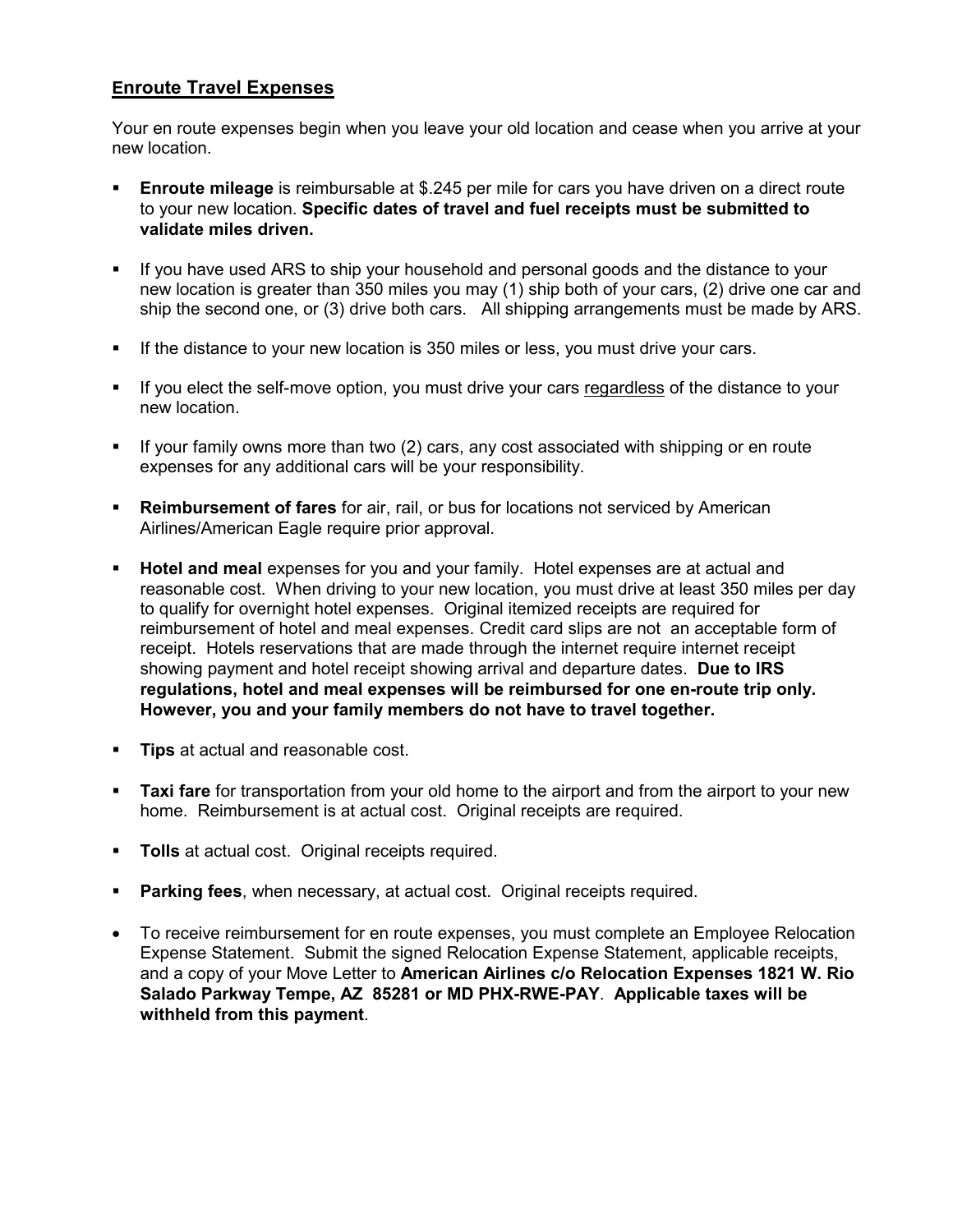# **General Information**

**Qualified Life Event** – Relocation is a qualified Life Event. You have the opportunity to change your Benefits options and update your dependants. Refer to the Benefits page of Jetnet for details.

**Commuting** - In the event you have elected to commute to your new location because your family has elected not to relocate or they plan on relocating at a later date, you must use your D2 travel privileges. If you elect to commute, the Company will not reimburse D2 travel charges. It is your responsibility to be at work during your scheduled hours, and American generally discourages commuting, since it could conflict or interfere with your ability to perform your job.

**Business Travel** - You are authorized a reasonable number of trips using your authorized classification for Business Travel. Travel must be related directly to your relocation. You and your family are authorized 2 round-trips for house hunting purposes, 1 round trip to make arrangements on the shipment of your household goods (if necessary), 1 round trip for closing on the sale of your home and a 1 one-way trip to report to your new location. Any other travel will be considered as personal travel and you must use your D2 travel privileges. The Company will not reimburse D2 personal travel charges. Excess use of Business Travel will result in repayment of applicable service charges.

**Family Members** - The Company recognizes family members as being a legal spouse, Companyrecognized domestic partner, and any dependent children.

**Conflict of Interest** - You and/or spouse, domestic partner, parents, children and their spouses, domestic partner's children and their spouses should not engage in any activity that might benefit you personally at the expense of the Company, or that would be harmful to the Company, without the express written consent of the Company. For example, finder's fees, commissions from listing, selling or purchasing your residence, fees or rebates from transporting your household goods or vehicles, lease of rental automobiles, bridge loans to enable you to purchase a residence, fees to family members or friends for baby-sitting and temporary lodging would be in conflict of interest.

**Claims -** In the event that loss or damage occurs during your move, it is your responsibility to file a timely claim with the carrier. The nature of the loss or damage will determine the manner of settlement. Often, this will be in the form of satisfactory repair, equivalent replacement, or a cash allowance. You should refer to the carrier's Bill of Lading or contact your household move coordinator for assistance with filing a claim. Please note that you must adhere to the policies and procedures of the carrier in order for your claim to be honored. American Airlines is not liable, or in any way responsible, for employee's property that may be lost, stolen, or damaged while in transit. Upon proper inspection, if you do not feel that your goods are in acceptable condition to enter your residence at the time of delivery, and believe that the goods may create a safety hazard for you or your family, you should refuse delivery of any such items at the time of delivery.